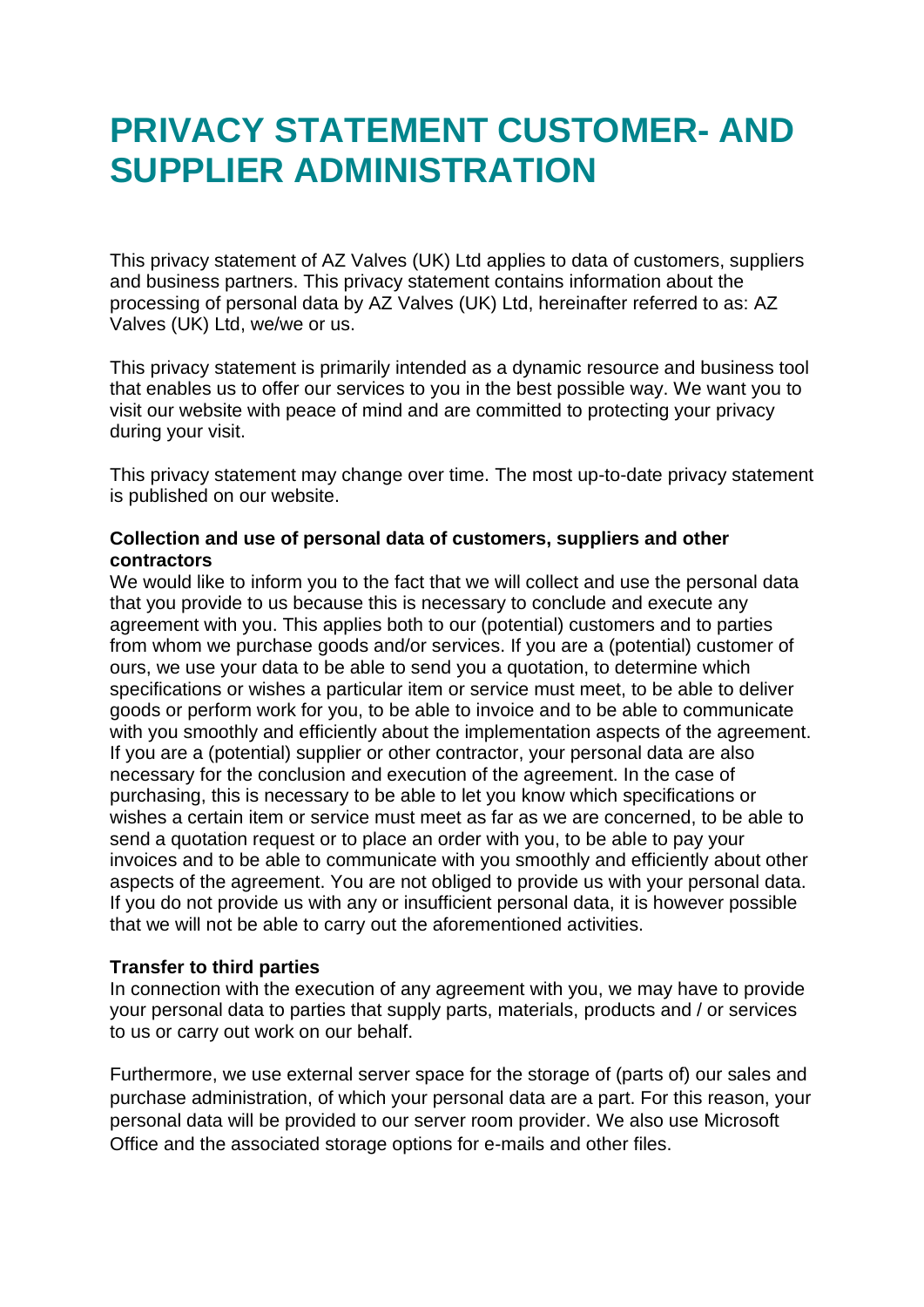When third parties gain access to your personal data, AZ Valves (UK) Ltd will take the required contractual, technical and organizational measures to ensure that your personal data is only processed if necessary. Third parties will only process your personal data in accordance with applicable law.

### **Website**

To measure the business use of our website, we use the services of Google Data Studio (Google Analytics). This service shows us company names and addresses based on the IP addresses of our visitors. The IP address is not recorded. You can block your company name via<https://analytics.google.com/analytics/web> so that we no longer see that you are visiting our website. Based on the above information, we can make changes to our offer, our newsletters or our website. We may also adjust our promotions based on our analysis. Furthermore, we can use statistical analyses to research market trends in order to evaluate our products and marketing and adapt them to new developments. However, the results of such studies shall only be reported on an aggregated basis.

AZ Valves (UK) Ltd also uses cookies. Cookies are small data files that store and retrieve information about your visit to this website, for example how you arrived at our site, how you navigated the site and what information you found interesting. More information about cookie policy

#### **Direct marketing**

If you have given us permission to do so, we will store and use the personal data you provide in order to inform you personally by e-mail in the future about our existing and new products and services and possibly to make you an offer for this. Every time we send you an advertising mailing, you have the opportunity to let us know that you no longer appreciate it. See the unsubscribe link at the bottom of each mailing.

## **Storage period personal data**

If you have requested a quote from us but you have not become a customer with us, we will use your data for an indefinite period of time in order to be able to approach you again in the future, unless expressly instructed otherwise by you. Even if we have received an offer from you, but we have not become a customer of yours, your personal data will be stored for an indefinite period of time in order to be able to approach you again in the future. If you have become a customer with us or we have become a customer with you, we will also keep your personal data for an indefinite period of time in this case, unless you have instructed us otherwise.

## **Your rights**

You have the right to ask us to view your own personal data or transfer that data to another person. If there is reason to do so, you can also ask us to supplement your personal data or to change inaccuracies. In addition, you have the right to request the erasure of your personal data or to restrict the use of your personal data. You can also object to the collection and use of your eken to supplement your personal data or to change inaccuracies. In addition, you have the right to request the erasure of your personal data or to restrict the use of your personal data. You can also object to the collection and use of your data or submit a complaint to the Dutch Data Protection Authority. To comply with your rights, you can contact AZ Valves (UK) Ltd